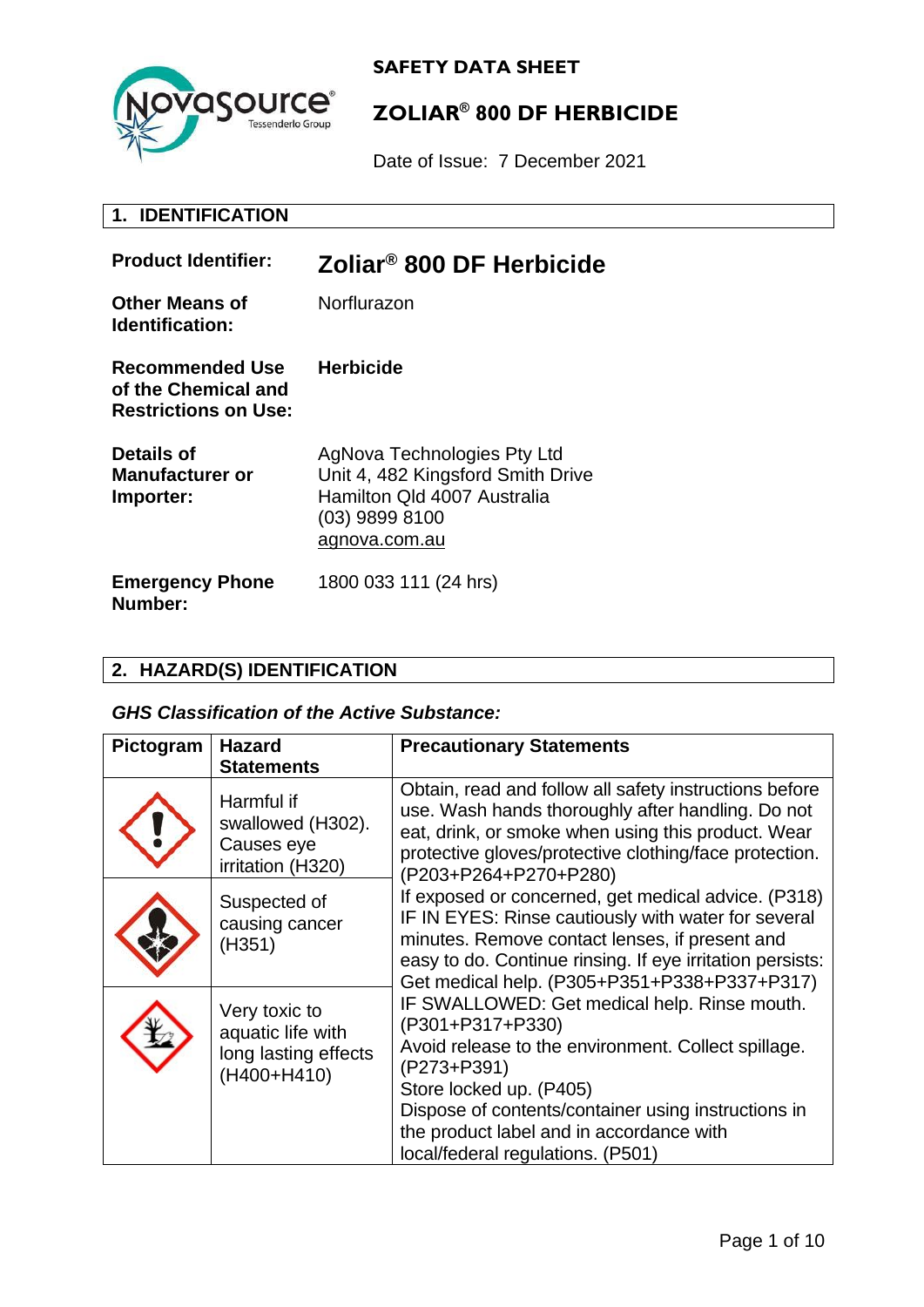

## **ZOLIAR® 800 DF HERBICIDE**

Date of Issue: 7 December 2021

*Signal Word -* Warning

| <b>ADG</b><br><b>Classification:</b> | Not classified as Dangerous Goods for land transport under the<br>Australian Code for Transport of Dangerous Goods by Road and<br>Rail, 7 <sup>th</sup> Edition, special provision AU01 – refer Section 14 |
|--------------------------------------|------------------------------------------------------------------------------------------------------------------------------------------------------------------------------------------------------------|
| <b>SUSMP</b>                         | Not scheduled                                                                                                                                                                                              |
| <b>Classification:</b>               | (Standard for Uniform Scheduling of Medicines and Poisons)                                                                                                                                                 |

#### **3. COMPOSITION AND INFORMATION ON INGREDIENTS**

| Ingredients:                   | <b>CAS Number:</b> | Concentration (% w/w): |
|--------------------------------|--------------------|------------------------|
| Norflurazon                    | 27314-13-2         | 78.6                   |
| [3(2H)-Pyridazinone,           |                    |                        |
| 4-chloro-5-(methylamino)-2-[3- |                    |                        |
| (trifluoromethyl)phenyl]-      |                    |                        |

#### **4. FIRST AID MEASURES**

**If poisoning occurs, immediately contact a doctor or Poisons Information Centre (Phone 13 11 26), and follow the advice given. Show this Safety Data Sheet to a doctor.**

#### **Description of Necessary First Aid Measures:**

| Ingestion:           | Call a poison control centre or doctor immediately for<br>treatment advice. Have person sip a glass of water if able to<br>swallow. Do not induce vomiting unless told to do so by the<br>poison control centre or doctor. Do not give anything by mouth<br>to an unconscious person. |
|----------------------|---------------------------------------------------------------------------------------------------------------------------------------------------------------------------------------------------------------------------------------------------------------------------------------|
| Inhalation:          | Move person to fresh air. If person is not breathing, call 000,<br>then give artificial respiration, preferably mouth-to-mouth, if<br>possible. Call a poison control centre or doctor for further<br>treatment advice.                                                               |
| <b>Skin Contact:</b> | Take off contaminated clothing. Rinse skin immediately with<br>plenty of water for 15-20 minutes. Call a poison control centre<br>or doctor for treatment advice.                                                                                                                     |
| <b>Eye Contact:</b>  | Hold eye open and rinse slowly and gently with water for 15-20<br>minutes. Remove contact lenses, if present, after the first 5<br>minutes, then continue rinsing eye. Call a poison control<br>centre or doctor for treatment advice.                                                |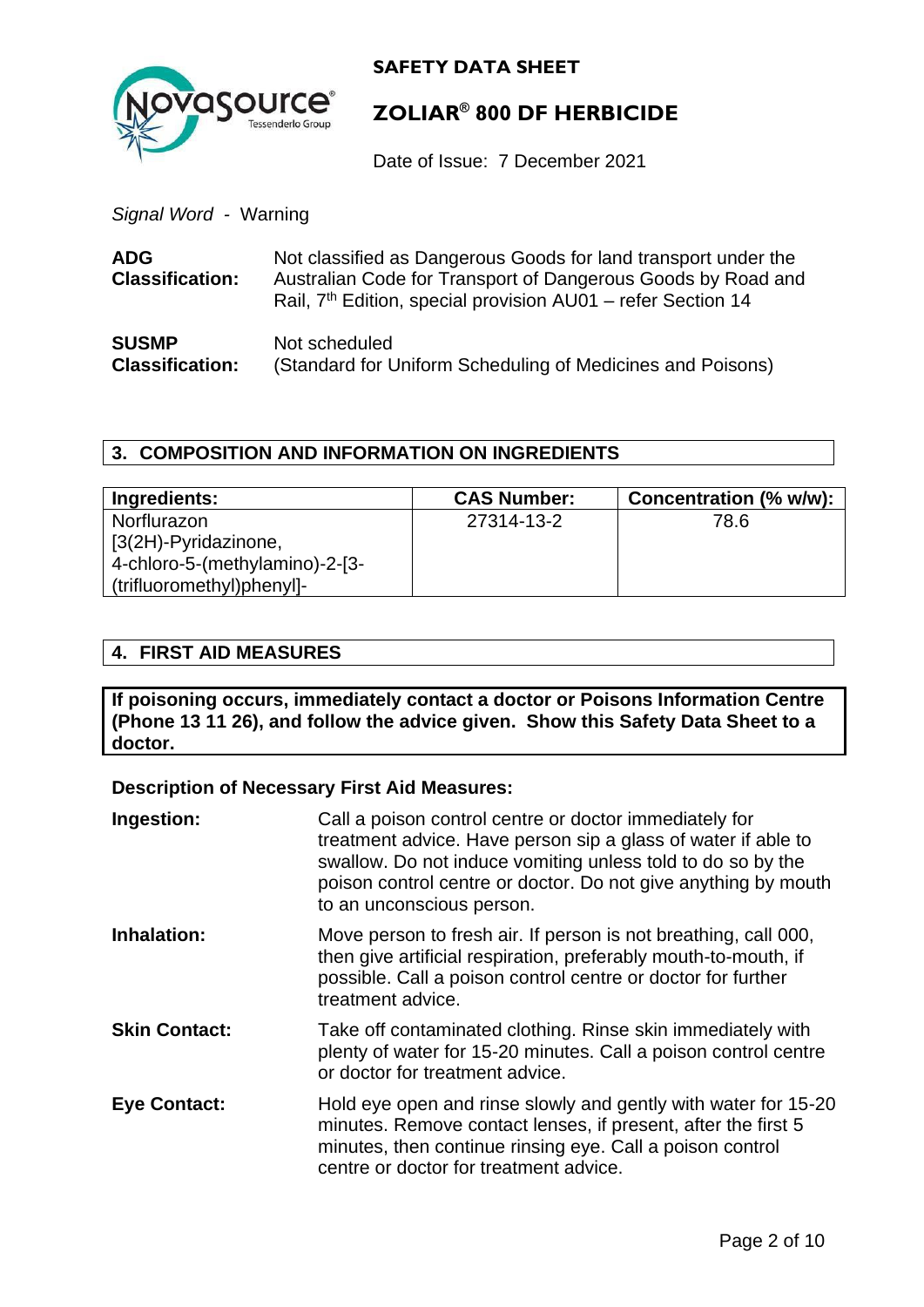



## **ZOLIAR® 800 DF HERBICIDE**

Date of Issue: 7 December 2021

| <b>First Aid Facilities:</b>                          | Provide washing facilities in the workplace. |
|-------------------------------------------------------|----------------------------------------------|
| <b>Symptoms Caused</b><br>by Exposure:                | No data available.                           |
| <b>Medical Attention</b><br>and Special<br>Treatment: | Not specified.                               |

### **5. FIREFIGHTING MEASURES**

| <b>Suitable</b><br><b>Extinguishing</b><br><b>Equipment:</b>                                        | Use dry chemical, foam or $CO2$ . If water is used to fight fire,<br>dike and collect runoff.                                                                                                                                                                                                                                                                                                                                                                                             |
|-----------------------------------------------------------------------------------------------------|-------------------------------------------------------------------------------------------------------------------------------------------------------------------------------------------------------------------------------------------------------------------------------------------------------------------------------------------------------------------------------------------------------------------------------------------------------------------------------------------|
| <b>Specific Hazards</b><br>Arising from the<br><b>Chemical:</b>                                     | This material can by thermally unstable at elevated<br>temperatures.<br>During a fire, irritating and possible toxic gases may be<br>generated by thermal decomposition or combustion.                                                                                                                                                                                                                                                                                                    |
| <b>Special Protective</b><br><b>Equipment and</b><br><b>Precautions for</b><br><b>Firefighters:</b> | Wear full protective clothing and self-contained positive<br>pressure breathing apparatus. Evacuate personnel and keep<br>upwind of fire. If area is heavily exposed to fire and if<br>conditions permit, let fire burn itself out since water may<br>increase the area contaminated. Do not allow run-off from<br>firefighting to enter drains or water courses. Fire residues and<br>contaminated fire extinguishing water must be disposed of in<br>accordance with local regulations. |

## **6. ACCIDENTAL RELEASE MEASURES**

| <b>Personal</b><br>Precautions,<br><b>Protective</b><br><b>Equipment and</b><br><b>Emergency</b><br><b>Procedures:</b> | Isolate area and keep unnecessary and unprotected personnel<br>from entering. Wear suitable personal protective clothing and<br>equipment as described in Section 8 of this document. Ensure<br>adequate ventilation.                                                                            |
|------------------------------------------------------------------------------------------------------------------------|--------------------------------------------------------------------------------------------------------------------------------------------------------------------------------------------------------------------------------------------------------------------------------------------------|
| <b>Environmental</b><br><b>Precautions:</b>                                                                            | Contain spillage and minimise spread. Do not apply directly to<br>water, or to areas where surface water is present or to<br>intertidal areas below the mean high-water mark. Keep out of<br>drains, sewers, ditches and water ways. Do NOT contaminate<br>water when disposing of rinse waters. |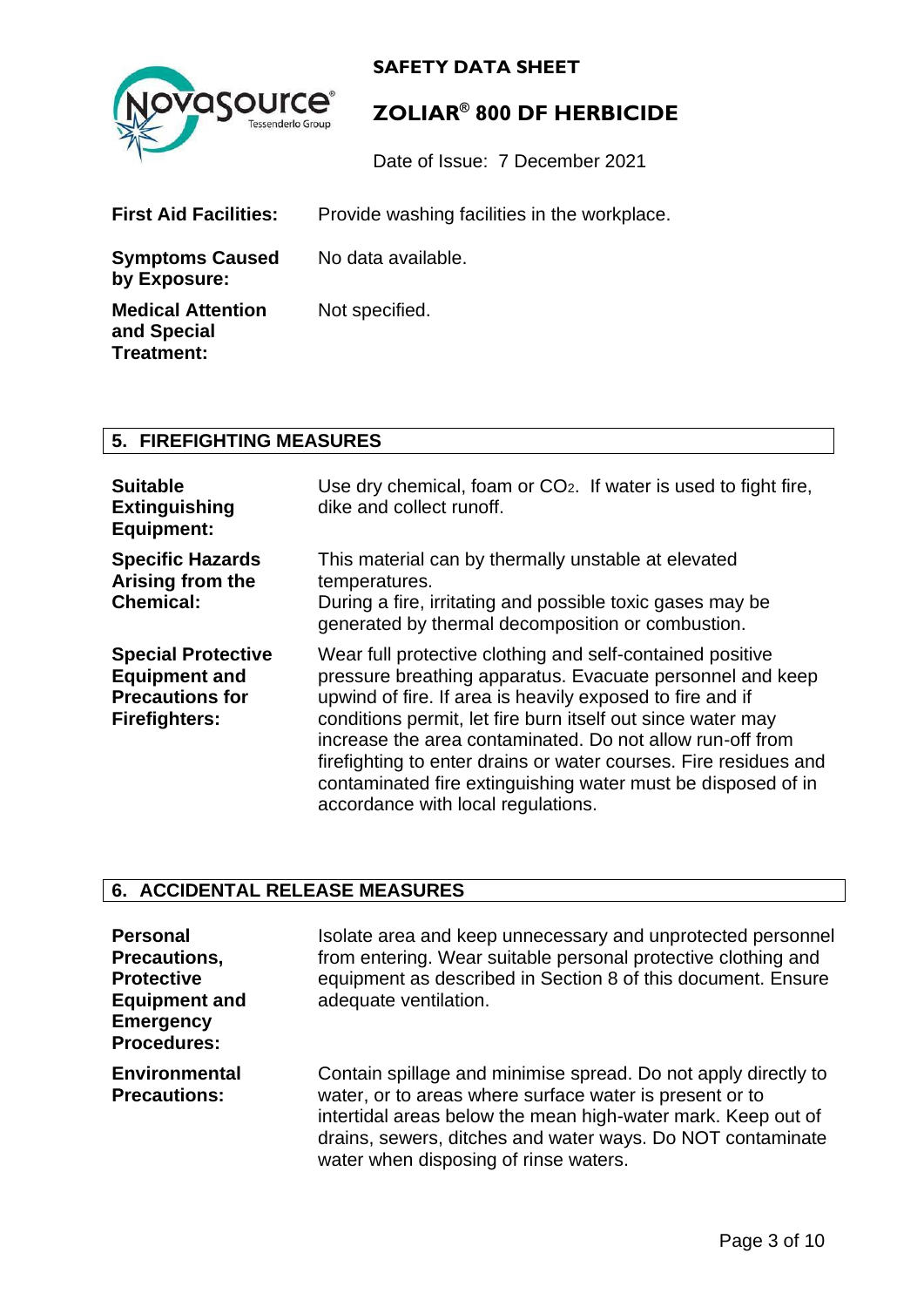

## **ZOLIAR® 800 DF HERBICIDE**

Date of Issue: 7 December 2021

**Methods and Materials for Containment and Cleaning Up:**

Avoid creating dust during cleanup. Sweep, scoop or shovel spilled material and place into suitable closed containers for reuse or disposal. After decontamination, spill area can be washed with water. Collect washwater for approved disposal. Place leaking containers in oversize leakproof drums for transport.

#### **7. HANDLING AND STORAGE**

| <b>Precautions for Safe</b> | Avoid contact with skin, eyes, or clothing. In case of skin or   |
|-----------------------------|------------------------------------------------------------------|
| Handling:                   | eye contact, flush with plenty of water.                         |
| <b>Conditions for Safe</b>  | Store in a well-ventilated, secure area out of reach of children |
| Storage, including          | and domestic animals.                                            |
| any                         | Do not contaminate water, food, or feed by storage or            |
| Incompatibilities:          | disposal.                                                        |

#### **8. EXPOSURE CONTROLS AND PERSONAL PROTECTION**

Personnel who handle this product in its end-use application should use this product in accordance with its pesticide labelling.

| <b>Exposure Standards:</b> None established.                                                                |                                                                                                                                            |
|-------------------------------------------------------------------------------------------------------------|--------------------------------------------------------------------------------------------------------------------------------------------|
| <b>Biological</b><br><b>Monitoring:</b>                                                                     | No data available.                                                                                                                         |
| <b>Engineering</b><br><b>Controls:</b>                                                                      | General ventilation should be sufficient for most operations.<br>Local exhaust ventilation may be necessary for some<br>operations.        |
| <b>Individual Protection</b><br>Measures, for<br>example, Personal<br><b>Protective Equipment</b><br>(PPE): | No specific personal protective equipment required.<br>Wash hands after use and before eating.<br>Wash contaminated clothing before reuse. |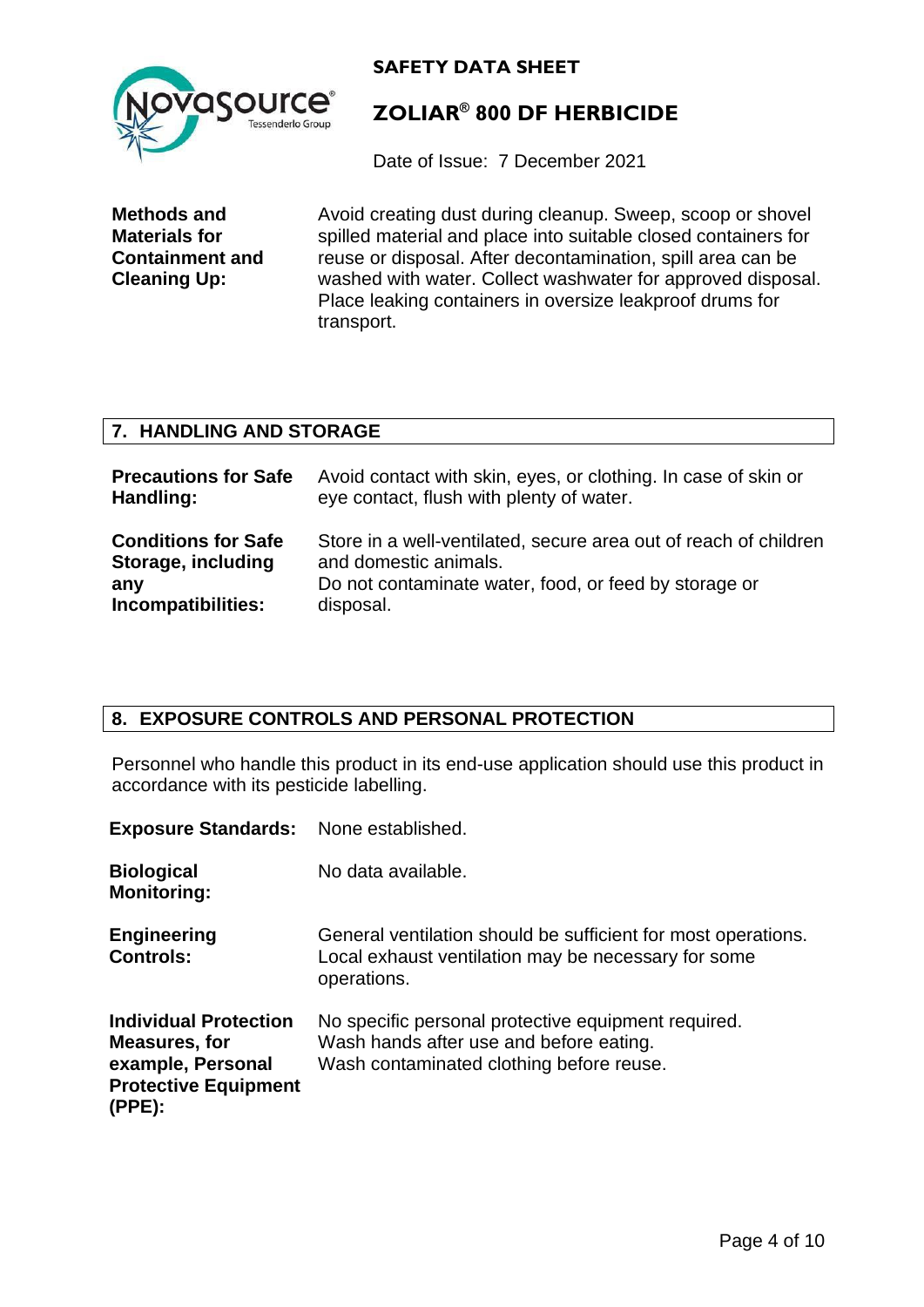

## **ZOLIAR® 800 DF HERBICIDE**

Date of Issue: 7 December 2021

#### **9. PHYSICAL AND CHEMICAL PROPERTIES**

| Appearance:                                | Light brown to dark brown granules            |
|--------------------------------------------|-----------------------------------------------|
| Odour:                                     | <b>Odourless</b>                              |
| <b>Vapour Pressure:</b>                    | 1.0 x 10 <sup>-5</sup> mmHg @ 24 $^{\circ}$ C |
| <b>Vapour Density:</b>                     | 705 kg/m <sup>3</sup>                         |
| <b>Bulk Density:</b>                       | $0.72$ g/cm <sup>3</sup> (typical)            |
| <b>Boiling Point:</b>                      | No data available                             |
| <b>Melting/Freezing</b><br>Point:          | 174-180°C                                     |
| <b>Solubility:</b>                         | 33.7 ppm @ 25° C                              |
| pH:                                        | 6-9 (5% susp. in H <sub>2</sub> O @ 25°C)     |
| <b>Flash Point:</b>                        | No data available                             |
| <b>Flammability:</b>                       | Combustible powder                            |
| <b>Flammability</b><br>(explosive) Limits: | Not applicable                                |
| <b>Auto-Ignition</b><br>Temperature:       | Not available                                 |
| <b>Partition</b><br><b>Coefficient:</b>    | Not available                                 |
| <b>Decomposition</b><br>Temperature:       | Not available                                 |

#### **10. STABILITY AND REACTIVITY**

| <b>Reactivity:</b>                                             | Not reactive under normal use and storage conditions. |
|----------------------------------------------------------------|-------------------------------------------------------|
| <b>Chemical Stability:</b>                                     | Stable under normal use and storage conditions.       |
| <b>Possibility of</b><br><b>Hazardous</b><br><b>Reactions:</b> | Will not occur.                                       |
| <b>Conditions to Avoid:</b>                                    | None known.                                           |
| Incompatible<br><b>Materials:</b>                              | None known.                                           |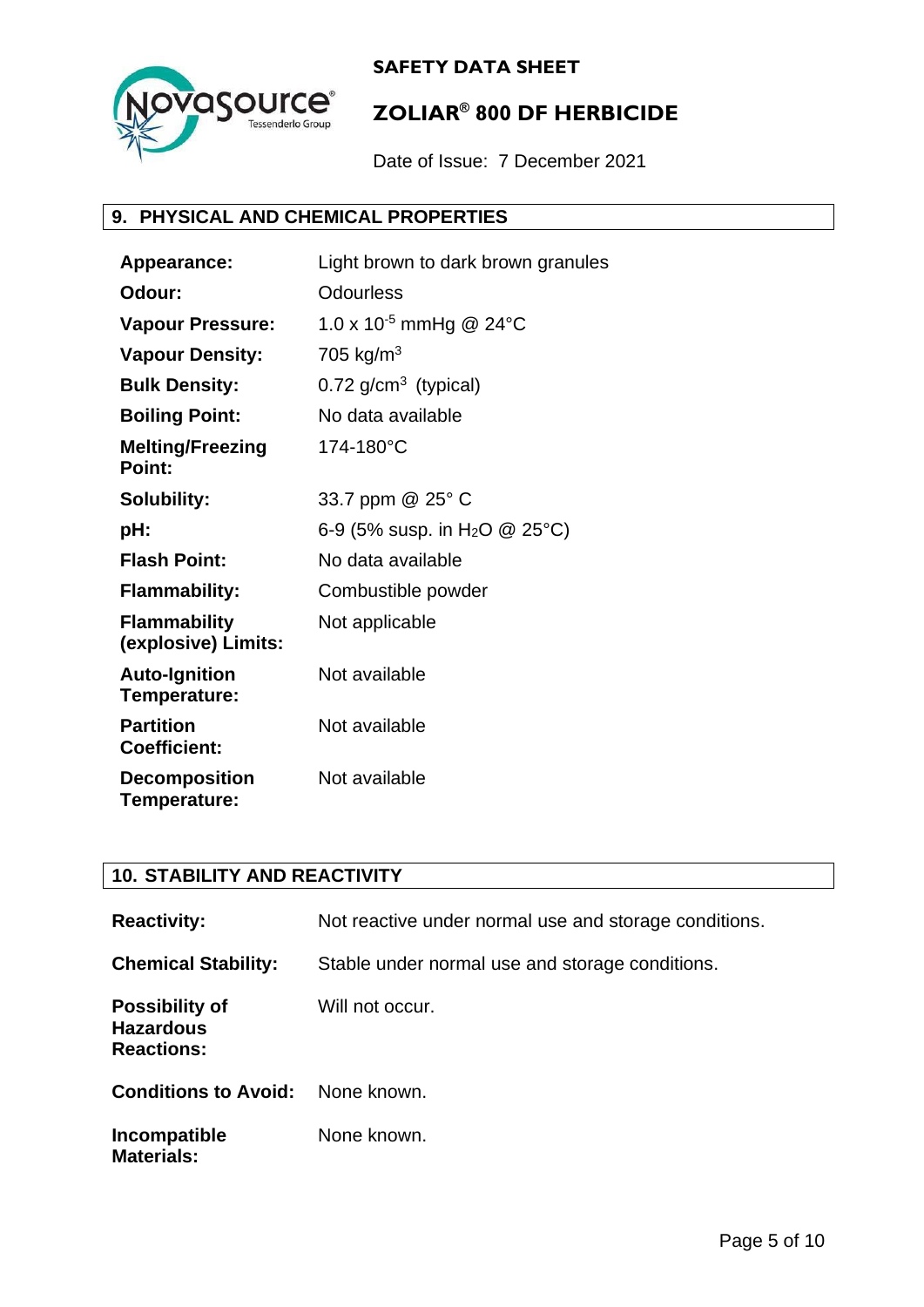

# **ZOLIAR® 800 DF HERBICIDE**

Date of Issue: 7 December 2021

| Hazardous            |  |
|----------------------|--|
| <b>Decomposition</b> |  |
| <b>Products:</b>     |  |

None known.

#### **11. TOXICOLOGICAL INFORMATION**

| <b>Acute Toxicity:</b>                                                            |                                                                                                                                                 |
|-----------------------------------------------------------------------------------|-------------------------------------------------------------------------------------------------------------------------------------------------|
| <b>Oral Toxicity:</b>                                                             | $LD_{50}$ Rat 1140 mg/kg                                                                                                                        |
| <b>Dermal Toxicity:</b>                                                           | $LD_{50}$ Rabbit >2000 mg/kg                                                                                                                    |
| <b>Inhalation Toxicity:</b>                                                       | $LC_{50}$ Rat 2.6 mg/L (4 hr exposure)                                                                                                          |
| <b>Skin</b><br><b>Corrosion/Irritation:</b>                                       | Slightly irritating (rabbit)                                                                                                                    |
| <b>Serious Eye</b><br>Damage/Irritation:                                          | Mildly irritating (rabbit)                                                                                                                      |
| <b>Respiratory or Skin</b><br><b>Sensitisation:</b>                               | Not a sensitiser (guinea pig)                                                                                                                   |
| <b>Reproductive</b><br><b>Toxicity:</b>                                           | Norflurazon did not cause developmental toxicity in a rat study.                                                                                |
| <b>Germ Cell</b><br><b>Mutagenicity:</b>                                          | Negative mutagenicity data and no positive analogues.                                                                                           |
| Carcinogenicity:                                                                  | US EPA: Group C: Possible human carcinogen<br><b>ACGIH: Not Listed</b><br><b>IARC: Not Listed</b><br>NTP: Not Listed<br><b>OSHA: Not Listed</b> |
| <b>Specific Target</b><br><b>Organ Toxicity</b><br>(STOT) – single<br>exposure:   | No data available                                                                                                                               |
| <b>Specific Target</b><br><b>Organ Toxicity</b><br>(STOT) – repeated<br>exposure: | No data available                                                                                                                               |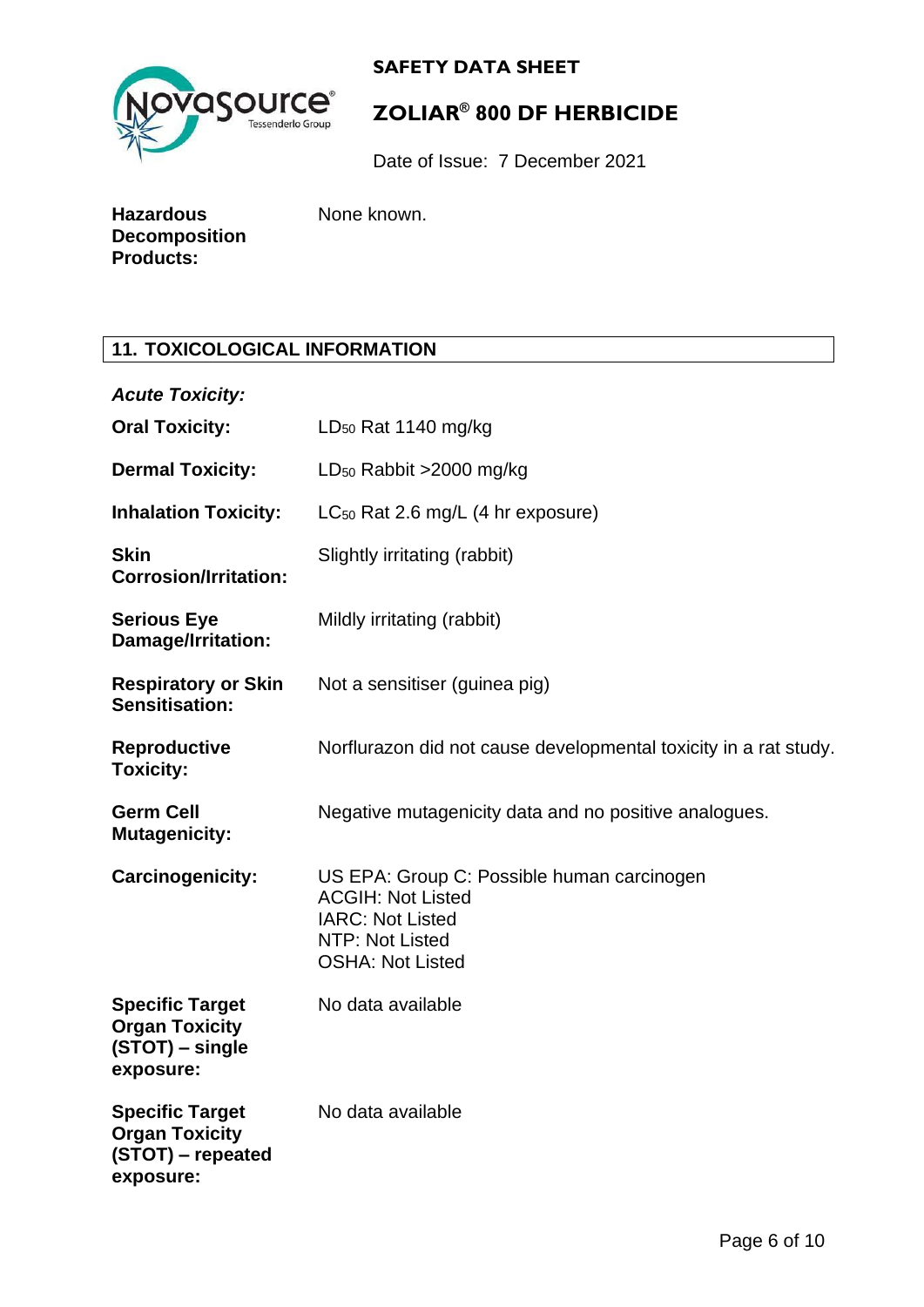

## **ZOLIAR® 800 DF HERBICIDE**

Date of Issue: 7 December 2021

**Aspiration Hazard:** No data available **Other information:** There was no evidence of neurotoxicity or immunotoxicity in the database for norflurazon.

#### **12. ECOLOGICAL INFORMATION**

This product is very toxic to aquatic plants and moderately toxic to aquatic invertebrates.

*This information is based on the active ingredient: Norflurazon*

#### *Ecotoxicity:*

| <b>Aquatic Toxicity:</b>                    | Acute:<br>96 hr LC <sub>50</sub> Rainbow trout = 8.1 mg/L<br>96 hr $LC_{50}$ Sheepshead = 9.58 mg/L<br>48-hour $EC_{50}$ Eastern oyster = 3.8 mg/L<br>48-hour LC <sub>50</sub> Mysid Shrimp = $5.5$ mg/L<br>72-hour $IC_{50}$ Duckweed = 0.006 mg/L<br>Chronic:<br>NOAEC Rainbow Trout = $0.77$ mg/L<br>NOAEC Mysid Shrimp = $0.475$ mg/L<br>NOAEC Duckweed = $0.005$ mg/L |
|---------------------------------------------|----------------------------------------------------------------------------------------------------------------------------------------------------------------------------------------------------------------------------------------------------------------------------------------------------------------------------------------------------------------------------|
| <b>Daphnia Toxicity:</b>                    | 48 hr LC <sub>50</sub> Water flea (Daphnia magna) > 15 mg/L                                                                                                                                                                                                                                                                                                                |
| <b>Bird Toxicity:</b>                       | LD <sub>50</sub> Mallard >2510 mg/kg bodyweight<br>LC <sub>50</sub> Bobwhite quail dietary >10000 mg/kg                                                                                                                                                                                                                                                                    |
| <b>Bee Toxicity:</b>                        | LD <sub>50</sub> Honeybee > $235 \mu g$ a.i./bee                                                                                                                                                                                                                                                                                                                           |
| <b>Persistence and</b><br>Degradability:    | Persistent in soil. Stable in water.                                                                                                                                                                                                                                                                                                                                       |
| <b>Bioaccumulative</b><br><b>Potential:</b> | Low bioaccumulation potential                                                                                                                                                                                                                                                                                                                                              |
| <b>Mobility in Soil:</b>                    | Moderate mobility in soil                                                                                                                                                                                                                                                                                                                                                  |
| <b>Other Adverse</b><br><b>Effects:</b>     | Floats in water (after 24 h)                                                                                                                                                                                                                                                                                                                                               |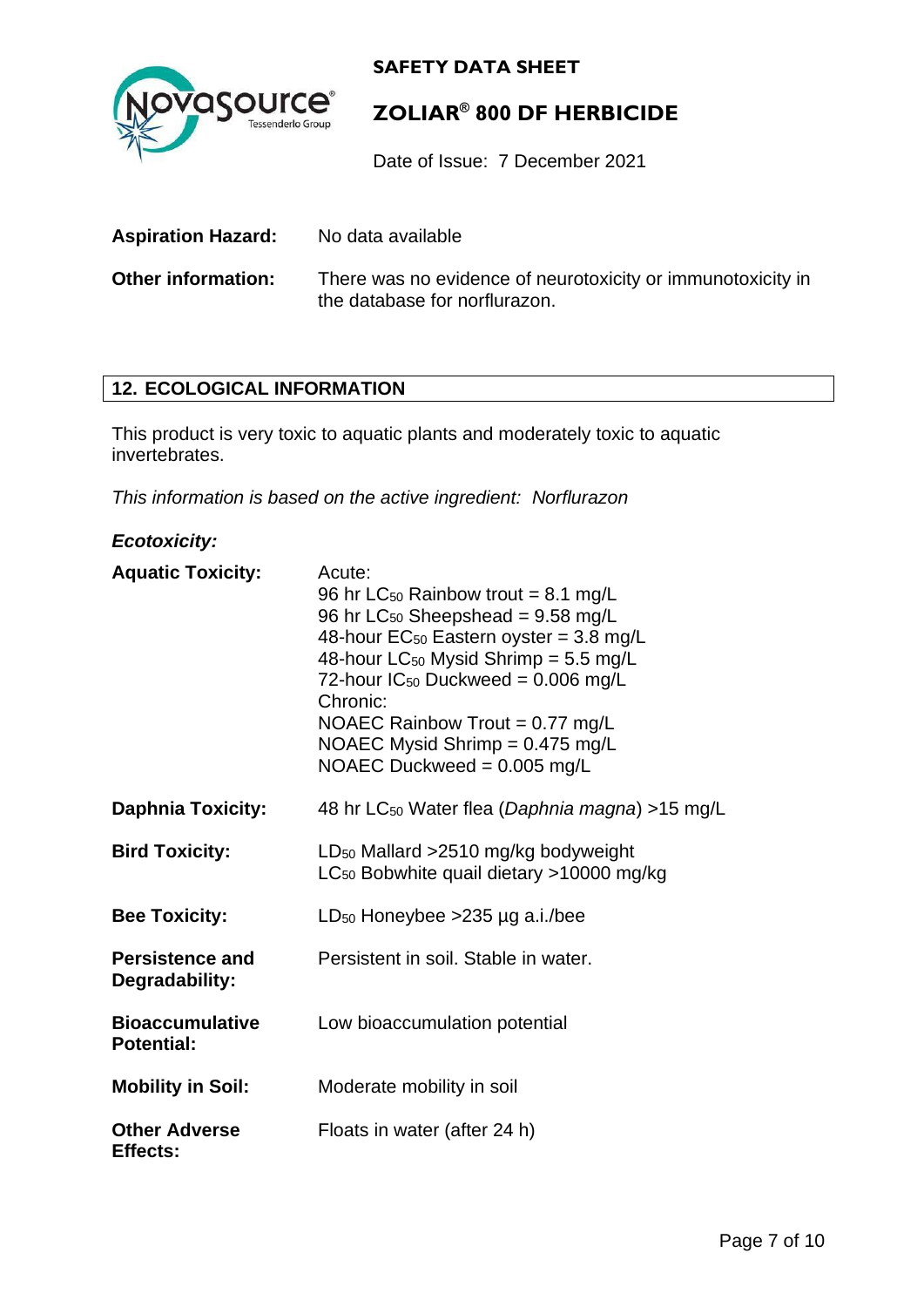

## **ZOLIAR® 800 DF HERBICIDE**

Date of Issue: 7 December 2021

#### **13. DISPOSAL CONSIDERATIONS**

**Disposal Containers and Methods:** Store in the closed, original container in a dry, well ventilated area, as cool as possible, out of direct sunlight. Keep out of reach of children. Single rinse containers before disposal. Add rinsings to the spray tank. DO NOT dispose of undiluted chemicals on site. Puncture and bury the containers in a local authority landfill. If not available, bury the containers below 500 mm in a disposal pit specifically marked and set up for this purpose clear of waterways, desirable vegetation and tree roots. Empty containers and product should not be burnt.

#### **14. TRANSPORT INFORMATION**

| <b>Transport</b><br><b>Classification:</b>                               | Road and Rail Transport: Not classified as Dangerous<br>Goods under the ADG7, 7 <sup>th</sup> Edition, when being transported in<br>IBCs or other receptacles <500 L (kg), (Special Provision<br>AU01).                                                                                                                                                                                                                                                                          |
|--------------------------------------------------------------------------|----------------------------------------------------------------------------------------------------------------------------------------------------------------------------------------------------------------------------------------------------------------------------------------------------------------------------------------------------------------------------------------------------------------------------------------------------------------------------------|
|                                                                          | <b>Marine and Air:</b> Classified as Dangerous Goods for transport<br>by sea and air according to the criteria of the UN Model<br>Regulations for Transport of Dangerous Goods 13 <sup>th</sup> Edition                                                                                                                                                                                                                                                                          |
| <b>UN Number:</b>                                                        | 3077                                                                                                                                                                                                                                                                                                                                                                                                                                                                             |
| <b>Proper Shipping</b><br><b>Name or Technical</b><br>Name:              | ENVIRONMENTALLY HAZARDOUS SUBSTANCE, SOLID,<br>N.O.S. (norflurazon)                                                                                                                                                                                                                                                                                                                                                                                                              |
| <b>Transport Hazard</b><br>Class:                                        | 9                                                                                                                                                                                                                                                                                                                                                                                                                                                                                |
| <b>Packing Group</b><br>Number:                                          | Ш                                                                                                                                                                                                                                                                                                                                                                                                                                                                                |
| <b>Environmental</b><br><b>Hazards for</b><br><b>Transport Purposes:</b> | Marine Pollutant.<br>Non-bulk packaging (max capacity of 450 L or less for liquids<br>or 400 kg or less for solids) transported by motor vehicle, rail<br>car or aircraft are excepted from all Marine Pollutants<br>regulations and therefore treated as non-hazardous material.<br>All bulk shipments or any shipment transported partially or<br>entirely by vessel are treated as regulated Marine Pollutants<br>and are shipped according to the requirements listed above. |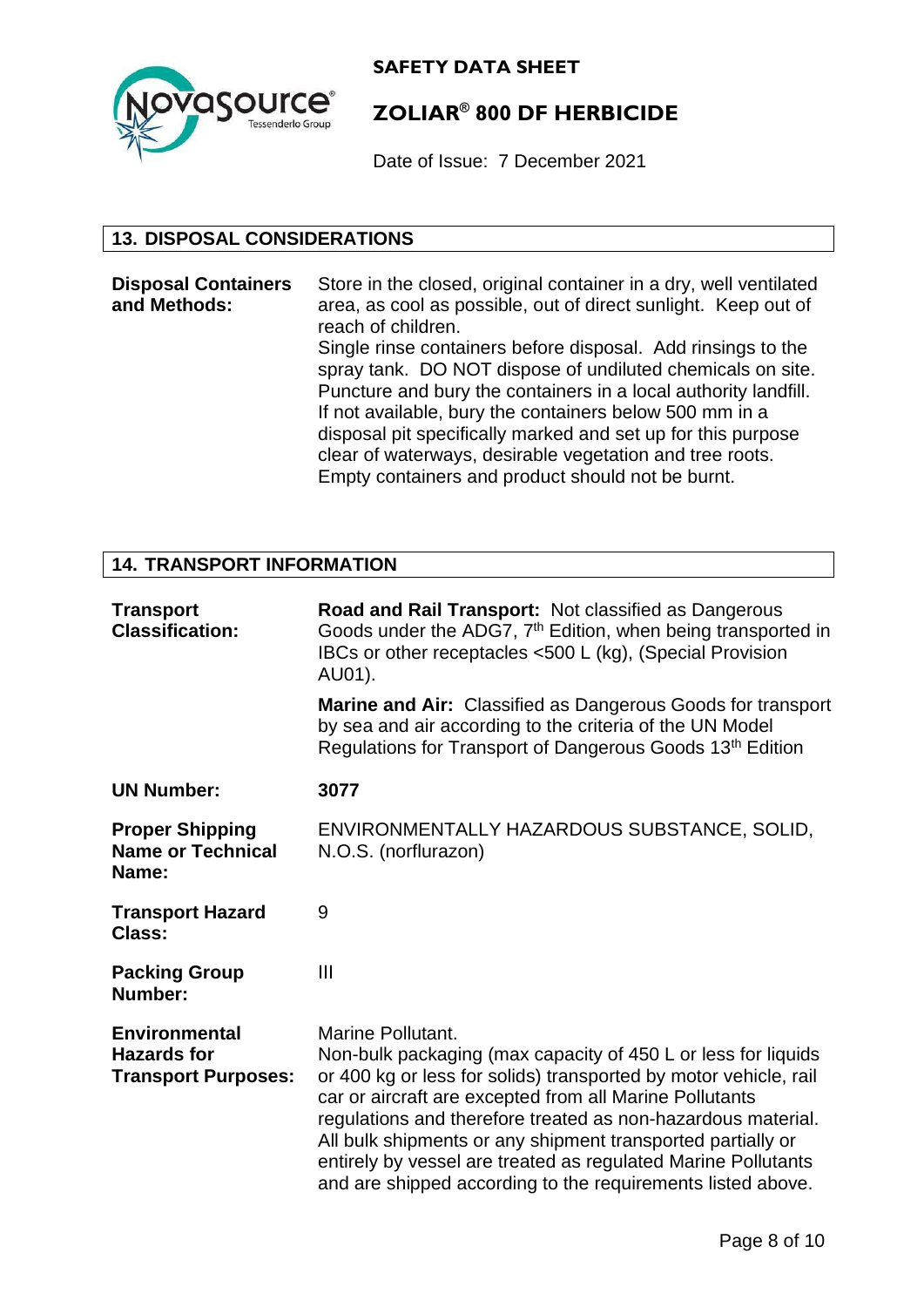



## **ZOLIAR® 800 DF HERBICIDE**

Date of Issue: 7 December 2021

| <b>Special Precautions</b><br>for User: | None specified |  |
|-----------------------------------------|----------------|--|
| <b>Additional</b><br>Information:       | None           |  |
| <b>Hazchem Code:</b>                    | 27             |  |

#### **15. REGULATORY INFORMATION**

APVMA Registered according to the Agricultural and Veterinary Chemicals Code Act 1994 (Cwlth). APVMA Product Number: 63329

**SUSMP** Not scheduled

#### **16. OTHER INFORMATION**

| Date of Preparation 7 December 2021<br>or Revision: |                                                                                                                                                                                                                                                                                                                                                                                                                                                                                                                                                                                               |
|-----------------------------------------------------|-----------------------------------------------------------------------------------------------------------------------------------------------------------------------------------------------------------------------------------------------------------------------------------------------------------------------------------------------------------------------------------------------------------------------------------------------------------------------------------------------------------------------------------------------------------------------------------------------|
| <b>Reason for Revision:</b>                         | 5-year review.<br>The following sections were revised:<br>Section 1: Contact details updated.<br>Sections 2-14: Updated as per updated manufacturer SDS                                                                                                                                                                                                                                                                                                                                                                                                                                       |
| <b>Abbreviations and</b><br><b>Acronyms:</b>        | ACGIH - American Conference of Governmental Industrial<br>Hygienists, Inc.<br>ADG7 - Australian Dangerous Goods Code for Road and Rail<br>Transport, 7 <sup>th</sup> Edition<br>APVMA – Australian Pesticides and Veterinary Medicines<br>Authority<br><b>EC</b> – Effective Concentration<br>EPA - Environmental Protection Agency (USA)<br>GHS - Globally Harmonised System of Classification and<br>Labelling of Chemicals<br>IARC - International Agency for Research on Cancer<br><b>IBC</b> – Intermediate Bulk Container<br>IC - Inhibitory Concentration<br>LC - Lethal Concentration |